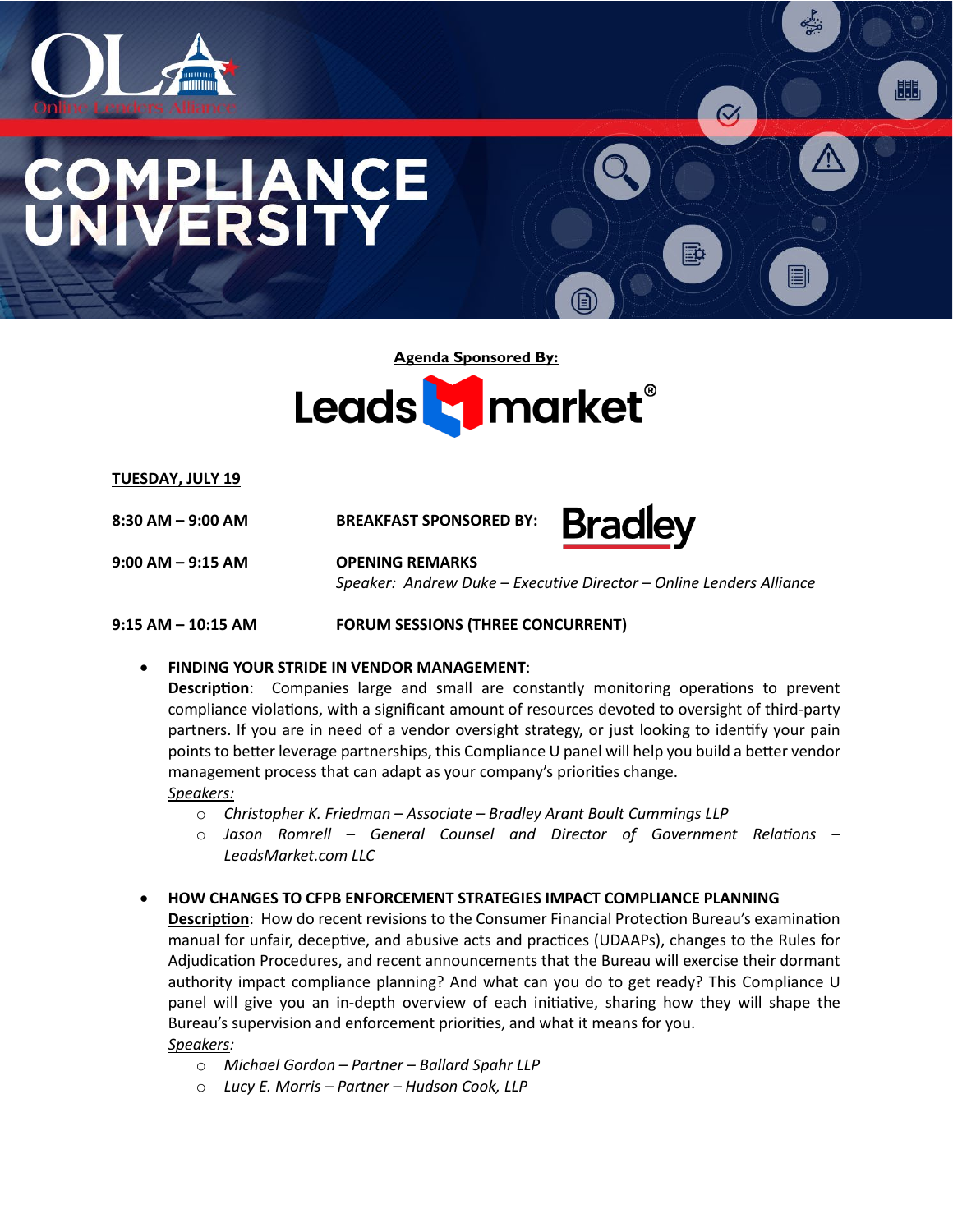# • **WHO IS ON FIRST: CREDIT BUREAUS OR LENDERS?**

**Description**: One of the top customer complaints to regulators from customers is how their financial account information is reported and captured by the credit bureaus. Learn more about best prac�ces that your company should follow when receiving credit bureau disputes from customers to ensure its handled timely and appropriately.

#### *Speakers:*

- o *Joel E. Tasca Partner Ballard Spahr LLP*
- o *Scott E. Wortman Partner Blank Rome LLP*

**10:15 AM – 10:45 AM KEYNOTE SPEAKER (TBA)**

**10:45 AM – 11:00 AM COFFEE BREAK SPONSORED BY:** 

**11:00 AM – 12:00 PM FORUM SESSIONS (THREE CONCURRENT)** 

# • **FRAUD PREVENTION IN ONLINE LENDING**

**Description:** As the use of online financial products increases, the dangers of fraud grow, too. That's why fintech companies need comprehensive and sound fraud prevention strategies, policies, and programs in place. This experienced Compliance U panel will share how to review and evaluate fraud prevention policies and programs to ensure that you and your customers are adequately protected.

#### *Speakers:*

- o *Daniel C. Fishbein Associate Stroock & Stroock & Lavan LLP*
- o *Gayla Huber President IntegriShiled*
- **NAVIGATING THE SHIFTING LANDSCAPE OF INFLUENCERS, SOCIAL MEDIA, AND TESTIMONIALS Description:** Social media is a great tool for finding and engaging new customers. But compliance rules don't go away when you advertise online. Learn best practices for using social media responsibly from this panel of Compliance U experts.

# *Speakers:*

- o *Jared Conaway General Counsel Trend Capital Holdings, Inc.*
- o *Christopher B. Leach Partner Mayer Brown LLP*

# • **REG F AND NEW DEBT COLLECTIONS RULES**

**Description**: In late 2021, the Consumer Financial Protection Bureau (CFPB) finalized two rules, known together as Debt Collection Practices (Regulation F), which represent the biggest change for the debt collection industry since the inception of the Fair Debt Collection Practices Act (FDCPA). This panel will take a comprehensive look at the FDCPA and the changes made by Reg F to help you ensure full compliance with the new rules.

# *Speakers:*

- o *Stefanie H. Jackman Partner Troutman Pepper Hamilton Sanders LLP*
- o *Mehul Madia Counsel Manatt, Phelps & Phillips, LLP*

**12:00 PM – 1:00 PM LUNCH SPONSORED BY:** 



**INTEGRISHIELD**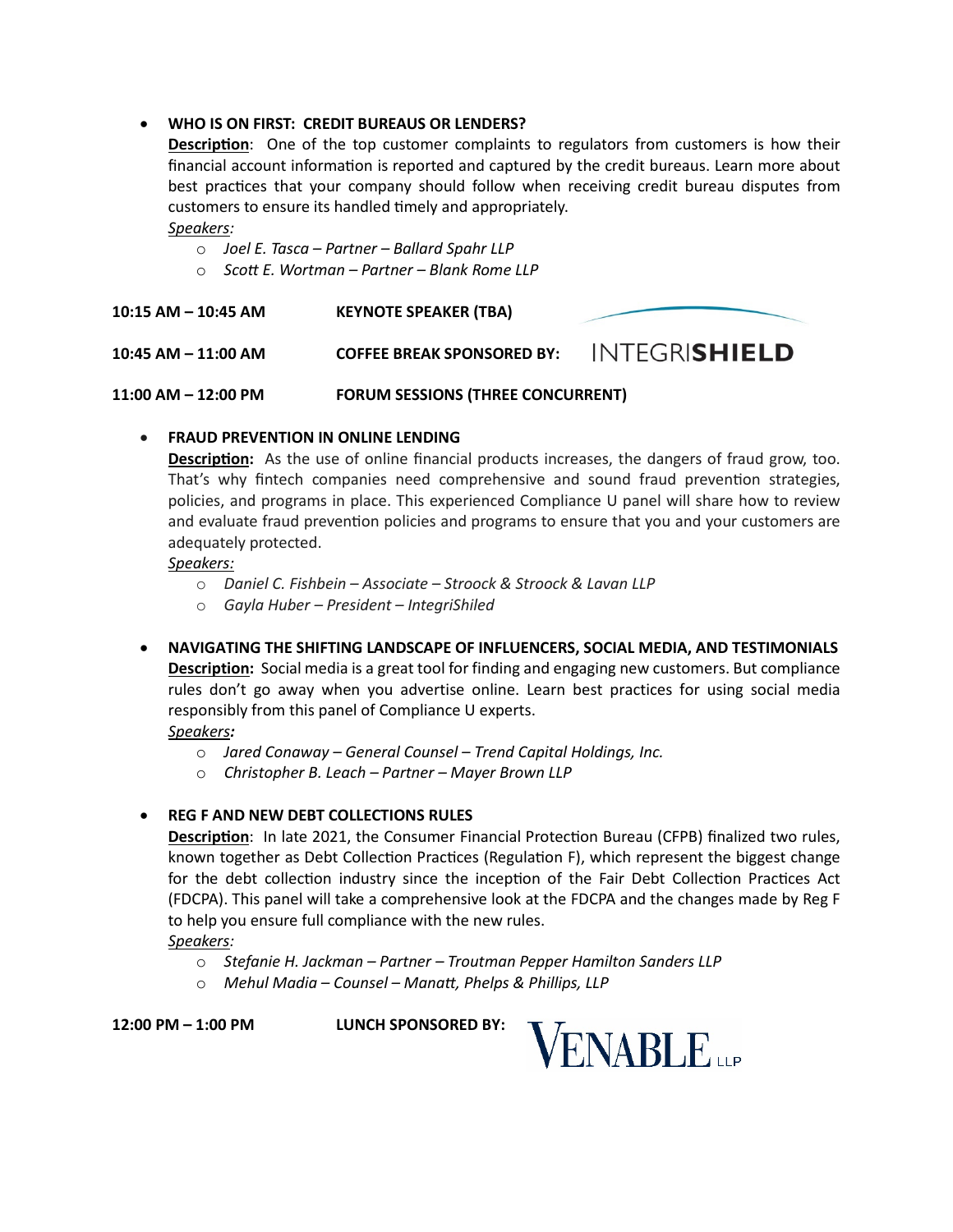**1:00 PM – 1:30 PM KEYNOTE SPEAKER**   *Speaker: Julie Myers Wood – CEO – Guidepost Solutions*

#### **1:30 PM – 2:30 PM FORUM SESSIONS (THREE CONCURRENT)**

#### • **HARNESSING RISK ASSESSMENT TO MEET COMPLIANCE GOALS**

**Description**: The online lending industry continues developing exciting new products that support evolving customer preferences – and increase pressure on companies to elevate their risk management capabilities. Learn how to build a responsive operational risk and compliance program from the experts and hear how you can keep pace with the evolving risk landscape. *Speakers:* 

o *H. Blake Sims – Partner – Hudson Cook, LLP*

# • **KEEPING UP WITH ANTI-MONEY LAUNDERING RULES**

**Description**: The benefits of fintech have brought new risks like money-laundering and other illegal activities. Traditional financial institutions have long been required to comply with antimoney laundering (AML) statutes, and online lenders are no different. Failure to comply may result in civil enforcement actions, investigation, and prosecution by federal and state law enforcement agencies. This Compliance U panel will review the guidelines you should follow to take a risk-based approach that reflects the level of threat you may face.

#### *Speakers:*

- o *Andrew E. Bigart Partner Venable LLP*
- o *Preston H. Neel Partner Bradley Arant Boult Cummings LLP*

# • **EUROVISION: HOW GDPR IS CHANGING THE COMPLIANCE LANDSCAPE**

**Description**: The European Union's General Data Protection Regulation (GDPR) is well-known as the toughest privacy and security law in the world, imposing heavy penal�es against those who violate its standards. The impact of the GDPR has already been felt in the United States. This Compliance U session will outline the what the GDPR means, its scope, and the obligations it imposes on the fintech industry.

*Speakers*:

- o *Erin Jane Illman Partner Bradley Arant Boult Cummings LLP*
- o *Webb McArthur Partner Hudson Cook, LLP*

#### **2:30 PM – 3:30 PM GENERAL SESSION**

#### • **LEADSMARKET'S FIRST ANNUAL OLA COMPLIANCE UNIVERSITY TRIVIA SMACKDOWN**

**Description:** Stay up to date with the latest compliance and legal news relevant to consumer finance lending, lead generation and related services. This session will be presented in a fast-paced group trivia format, so you are the star…but that doesn't mean it will be easy or trivial.

#### *Speakers***:**

o *Jason Romrell – General Counsel and Director of Government Relations – LeadsMarket.com LLC*

**3:30 PM – 4:00 PM COFFEE BREAK SPONSORED BY:** 

**LoanPaymentPro** Getting. Lenders. Paid.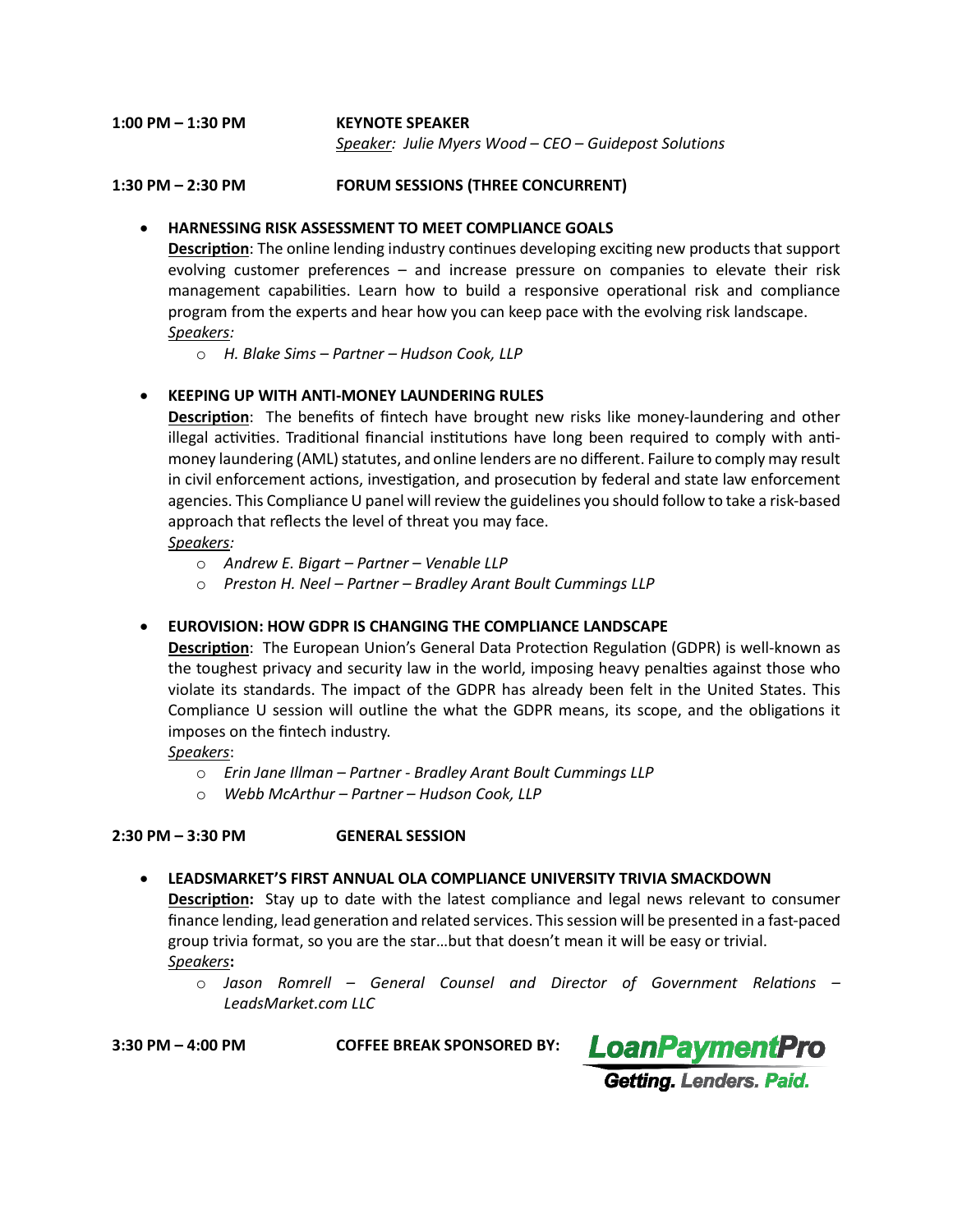#### **4:00 PM – 5:00 PM FORUM SESSIONS (THREE CONCURRENT)**

# • **ARE YOU PREPARED FOR AN EXAMINATION**?

**Description**: The CFPB and other regulators have signaled that they intend to leverage their supervision and examination authority to increase oversight of the online lending industry. Dealing with an examination can be intimidating but having the proper procedures in place goes a long way to ensuring a successful outcome. This expert Compliance U panel will describe the supervisory process, including monitoring, and offer best practices for putting your company in the best position to succeed in the event of an examination.

*Speakers***:** 

- o *Michael M. Aphibal Associate Bradley Arant Boult Cummings LLP*
- o *Jonathan L. Pompan Partner Venable LLP*

#### • **KNOWING YOUR CUSTOMER IN CYBERSPACE**

**Description**: Competing for customers means making onboarding as quick and effortless as possible. But some bad actors abuse the system by using fake identities to get loans, meaning swift conversion must be balanced with advanced protections. Know Your Customer (KYC) and Customer Identification Programs (CIP) are crucial elements for online lenders to validate a customer's iden�ty. This panel will cover everything a compliance officer needs to know about KYC / CIP, and how to balance efficient customer conversion with effective risk management. *Speakers:* 

- o *Mary M. Gardner Partner Venable LLP*
- o *Shelby D. Lomax Associate Bradley Arant Boult Cummings LLP*
- **BANK PARTNERSHIPS AND COMPLIANCE: WHAT THIRD PARTY VENDORS NEED TO KNOW**

**Description:** Fintech companies working with banks must comply with all the legal and regulatory requirements to which the bank is subject – which may include a review by the bank of a fintech company's annual and quarterly reports, records of litigation or enforcement actions, and other relevant public information. Banks may also assess some of the fintech's risk management controls and regulatory compliance processes. This expert panel will walk you through the ins and outs of meeting third-party compliance rules.

#### *Speakers:*

- o *Joseph Reilly Partner Manatt, Phelps & Phillips, LLP*
- o *Ronald K. Vaske Partner Ballard Spahr LLP*

**5:00 PM – 6:30 PM RECEPTION SPONSORED BY:** 



#### **WEDNESDAY, JULY 20**

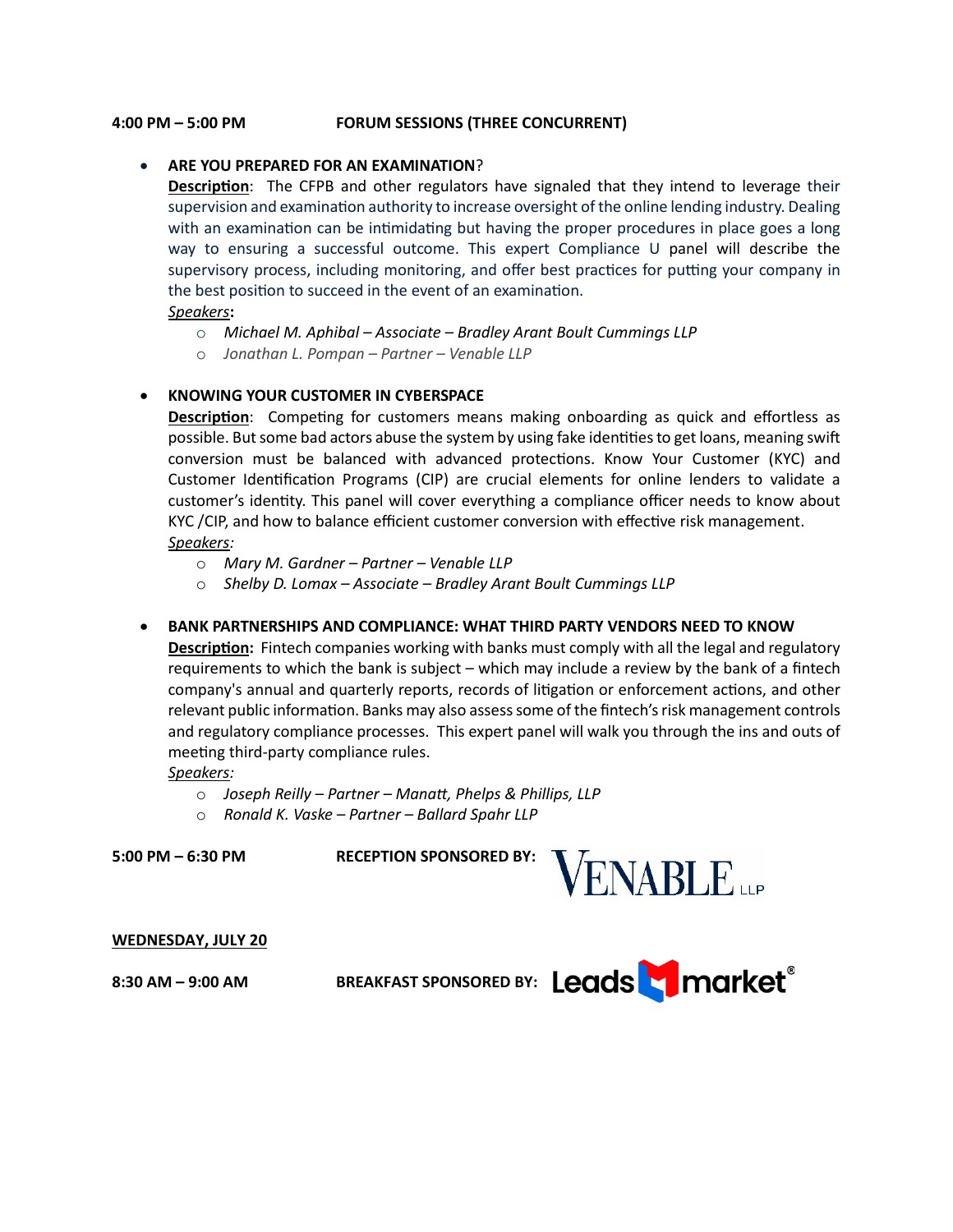# • **UPDATE FROM NACHA**

**Description:** The ACH Network, governed by the Nacha Rules, is a cost-effective way to fund credits and withdraw debits from an account at any Financial Institution in the United States. Compliance and risk management for lending companies often focus on consumer protection and money service business laws, rules and regulations. Remaining up-to-date and compliant with ACH Rules is equally important. This session will discuss Rule changes affecting OLA members, including Meaningful Modernization, WEB Validation and Third-Party Sender Roles and Responsibilities. We will also discuss areas where lenders have struggled with ACH compliance and offer solutions to help OLA members strengthen their policies and procedures, resulting in stronger relationships with their Financial Institutions or ACH payment providers.

*Speaker*:

o *Jordan Bennett – Senior Director of Network Risk Management – Nacha*

#### **9:30 AM – 10:30 AM FORUM SESSIONS (THREE CONCURRENT)**

#### • **ARE YOUR BUSINESS PRACTICES KEEPING YOU OUT OF TROUBLE?**

**Description**: When was the last time you assessed your company structure for potential liability exposure? What factors should you consider when looking to par�cipate in mergers and acquisitions? How much of an impact does a company's organization or incorporation have on business practices? Listen to the experts discuss organizational best practices and risk reduction strategies, giving you the tools to evaluate your corporate structure to ensure maximum compliance and minimum risk.

# *Speakers*:

- o *Lisa M. Lanham Partner Ballard Spahr LLP*
- o *Ross W. McLinden Chief Compliance Officer Island Mountain Development Group*

# • **KEEPING YOUR LEADS COMPLIANT**

**Description**: In this age of non-stop marketing, it's easy to forget that fair lending responsibilities extend beyond credit applications to include a company's marketing strategy. Whether partnering with a third party or conducting marketing in-house, you need to know the rules of the road. Hear from the experts about the applicable compliance rules and learn best practice techniques for keeping your marketing fair-lending compliant.

*Speakers:* 

- o *Christine Lee Corporate Counsel Leap Theory, LLC*
- o *H. Blake Sims Partner Hudson Cook, LLP*

# • **KEEPING ON THE RIGHT SIDE OF FAIR LENDING**

**Description**: Stay up to date on all the latest developments in fair lending with this expert Compliance U panel, including key fair lending laws like the Equal Credit Opportunity Act (ECOA), the current state of play regarding disparate impact, and the use of BISG methodology. Learn how to assess potential fair lending exposure and the best ways to take corrective measures. *Speakers*:

- o *John L. Culhane, Jr. Partner Ballard Spahr LLP*
- o *L. Jean Noonan Partner Hudson Cook, LLP*
- o *Benjamin M. Saul Shareholder Greenberg Traurig, LLP*